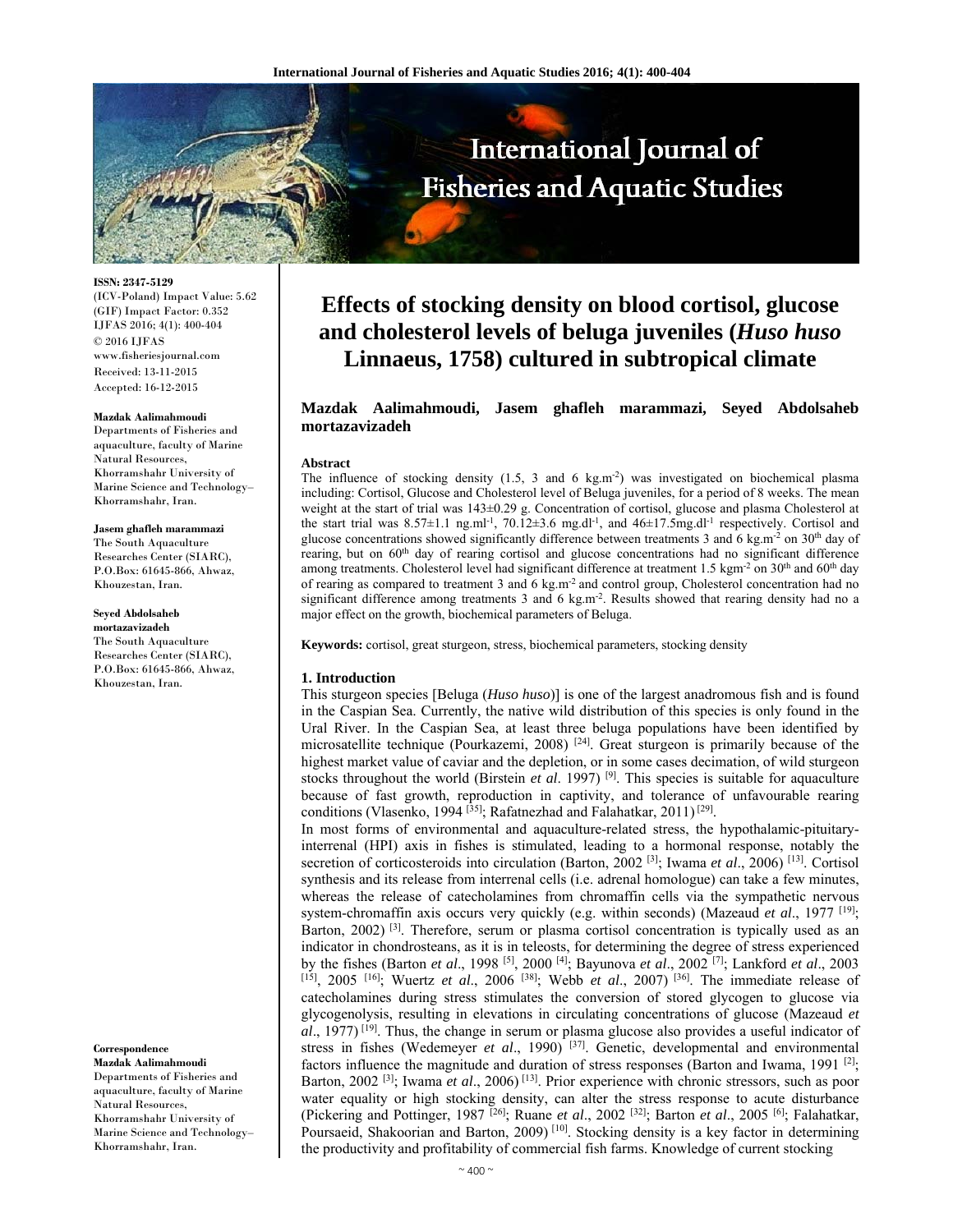density practices is vital to judge the impact of the importance of any density limits on economic sustainability (Rafatnezhad *et al*., 2008) [28].

The responses examined in this study included evaluation of cortisol concentrations and plasma glucose is very important because, both of them are commonly used to assess the degree of acute stress experienced by fishes (Wedemeyer *et al*., 1990 [37]; Falahatkar *et al.*, 2009)<sup>[10]</sup>. Cholesterol to communicate with built cell membrane, external layer of lipoproteins plasma and quality feeding. A study determined that tank area is better criterion as compared to tank volume, because of the benthic orientation of lake sturgeon (Rafatnezhad *et al*., 2008) [28] as in other sturgeons.

# **2. Materials and Methods**

# **2.1. Experimental design and maintenance of fish**

This study was performed at hantooshzadeh warm water fish rearing complex company, Dezful, khouzestan, Iran (32°,22'N; 48°,24'E) with the participation of South of Iran Aquaculture Research Center (SIARC), from March to May 2015. Using great sturgeon juveniles, (*Huso huso*), with an initial weight of  $143\pm0.29$  g (Mean  $\pm$  S.E) which were artificially propagated at the same hatchery and adapted to an artificial diet. Fish were randomly distributed into 9 small pond reinforced concrete at three different densities including 1.5, 3 and 6 kgm-2 with three replicates. The dimensions of the rearing small pond were  $(2\times1\times1$ m), with a flow-through rate of 36.2 $\pm$ 1.0 L.min<sup>-1</sup> (using water from the deep well). Water depth in each pond was 70 cm. The water supply of each pond was independent of the others. Before the initiation of the experiment, fish were acclimatized to experimental conditions for 2 weeks. Feed was offered four times (08:00, 12:00, 16:00 and 20:00 hours) daily using a commercial diet (BioMar, no.3Nersac, France; 50% crude protein, 18% crude fat, 10% ash, 1.3% fibre) for 8 weeks. Food was supplied as 1.5-2 percentage body weight (BW) daily, according to water temperature during the experimental period (Rafatnezhad and Falahatkar. 2011) [29]. Uneaten pellets were drained off and counted every day to calculate the total feed consumption per pond using a mean dry pellet weight. There was no fighting among fish for obtaining food.

## **2.2. Sampling protocol and blood analysis**

In each pond, 30% of the fish were randomly sampled at the start of trial, 30<sup>th</sup> day and 60<sup>th</sup> day in end of the experimental period in order to evaluate serum biochemical parameters. Animals were not anesthetized before blood sampling, as anaesthesia has been considered as a stressful action and unsuitable for cortisol measurement (Barton *et al*., 1998 [5]; Papoutsoglou *et al.*, 2006)<sup>[23]</sup>. Fish were quickly captured and 3-ml blood samples were taken from the caudal vein using a non-heparinized 5ml syringe (Trenzado *et al*., 2006) [34]. Blood samples were stored in ice and transferred to the laboratory where plasma was separated by centrifugation at 3000*g* for 10 minutes based on Rotllant et al, (2001)<sup>[30]</sup>. A 100-ul blood plasma sample from each specimen (67 number of blood plasma sample per sampling time on the first day and  $30<sup>th</sup>$  day and 60th day) was transferred to an eppendorf tube and stored at -20 °C for next analyses. Cortisol was measured by radioimmunoassay (Rotllant *et al*., 2001) [30], glucose by enzymatic method (Weil *et al*., 2001) [39] and cholesterol using a commercial kit (Pars Azmoon Co. Ltd., Tehran, Iran) (Yousefi *et al*., 2011 [40]; Hasanalipour *et al*., 2013) [13].

# **2.3. Water quality analysis**

Throughout the experiment, the following water quality parameters were measured daily and weekly from the out flow of each experimental concreted pond, pH and temperature were measured, daily by a pH-meter (HANNA-HI-83141, South Korea). Ammonia, Nitrite and Nitrate using a photometer (Model Pc22; Tintometer, GmbH, Dortmund, Germany). Dissolved oxygen (DO) was measured daily by an Oxymeter (HANNA-HI-9142, South Korea). Average water temperature ( $^{\circ}$ C), DO, pH, NH<sub>3</sub>, NO<sub>2</sub> and NO<sub>3</sub> in all treatments were  $23.3 \pm 1.48$  °C,  $6.81 \pm 0.98$  mg. L<sup>-1</sup>,  $8.06 \pm 0.09$ , 0.35 $\pm$ 0.26 mg.L<sup>-1</sup>, 1.07 $\pm$ 0.66 mg.L<sup>-1</sup> and 14.66 $\pm$ 2.64 mg.L<sup>-1</sup> respectively. No effect of the three stocking densities was found on NH<sub>3</sub> concentrations when a continuous water flow  $36.2 \pm 1.0$  L.min<sup>-1</sup> was maintained through the tanks.

## **2.4.** *Statistical analysis*

Results were analysed by analysis of variance using one-way ANOVA, and comparisons among treatment means were made by Tukey's test as a *post-hoc* test using SPSS software (SPSS® version 19. Chicago, IL, USA). Statistical significance was accepted at the *P*<0.05 level. All data in the text are presented as Mean  $\pm$  S.E.

# **3. Results**

Changes in the average weight of great sturgeon (*Huso huso*) juveniles reared at different densities after 8 weeks of rearing, the mean weight was  $527.27 \pm 6.82$  g,  $467.91 \pm 18.81$  g and  $431.02 \pm 24.25$  g (Mean  $\pm$  S.E) in densities 1.5, 3, and 6 kg.m<sup>-2</sup> respectively. And were no significantly difference among treatments (*P*>0.05).Concentrations of cortisol, glucose and Cholesterol serum at the start trial were  $8.57 \pm 1.1$  ng.ml<sup>-1</sup>, 70.12 $\pm$ 3.6 mg.dl<sup>-1</sup>, 46 $\pm$ 17.5 mg.dl<sup>-1</sup> respectively. The results of the present study showed that plasma Cortisol and glucose concentration were significantly different between treatments, only in 30<sup>th</sup> day of rearing at treatment  $3\text{kg} \cdot \text{m}^{-2}(P<0.05)$ , but in  $60<sup>th</sup>$  day had no significant difference among treatments-time (*P*>0.05). Cholesterol plasma level has significant difference at treatment 1.5 kg.m<sup>-2</sup> in 30<sup>th</sup> and 60<sup>th</sup> day of rearing as compared to densities 3 and 6 kg.m<sup>-2</sup>( $P$ <0.05), but in treatments 3 and 6 kg.m<sup>-2</sup> Cholesterol concentration had no significant difference among treatments ( $P > 0.05$ ) (Table 1; Figures 1, 2, 3).

**Table 1:** concentration of cortisol, Cholesterol and glucose in plasma at great sturgeon juveniles in during culture (mean  $\pm$  S.E)

| <b>Density</b><br>$(kg.m^{-2})$ | Day | <b>Cortisol</b><br>$(ng.ml^{-1})$ | <b>Glucose</b><br>$(mg.dl^{-1})$ | <b>Cholesterol</b><br>$(mg.dl^{-1})$ |
|---------------------------------|-----|-----------------------------------|----------------------------------|--------------------------------------|
| Control                         | 0   | $8.57 \pm 1.1^{ab}$               | $70.12 \pm 3.6$ <sup>ab</sup>    | $46 \pm 17.5^{\text{a}}$             |
| 1.5                             | 30  | $9.65 \pm 0.76$ <sup>ab</sup>     | $73.77 \pm 2.93$ <sup>ab</sup>   | $68 \pm 18.1^{\rm b}$                |
| 3                               | 30  | $12.77 \pm 1.88$ <sup>a</sup>     | $85.00 \pm 6.00$ <sup>a</sup>    | $51 \pm 14^a$                        |
| 6                               | 30  | $9.77 \pm 0.88$ <sup>b</sup>      | $63.33 \pm 3.89$ <sup>b</sup>    | $49 \pm 16^a$                        |
| 15                              | 60  | $9.84 \pm 0.89$ <sup>ab</sup>     | $75.66 \pm 3.65$ <sup>ab</sup>   | $75 \pm 20.5^{\rm b}$                |
| 3                               | 60  | $11.71 \pm 1.49$ <sup>ab</sup>    | $70.77 \pm 3.24$ <sup>ab</sup>   | $48 \pm 16.5^{\rm a}$                |
| 6                               | 60  | $10.11 \pm 0.78$ <sup>ab</sup>    | $66.55 \pm 1.97$ <sup>ab</sup>   | $52 \pm 14.7^a$                      |

Means bearing different superscripts in a column differ significantly (*P*<0.05).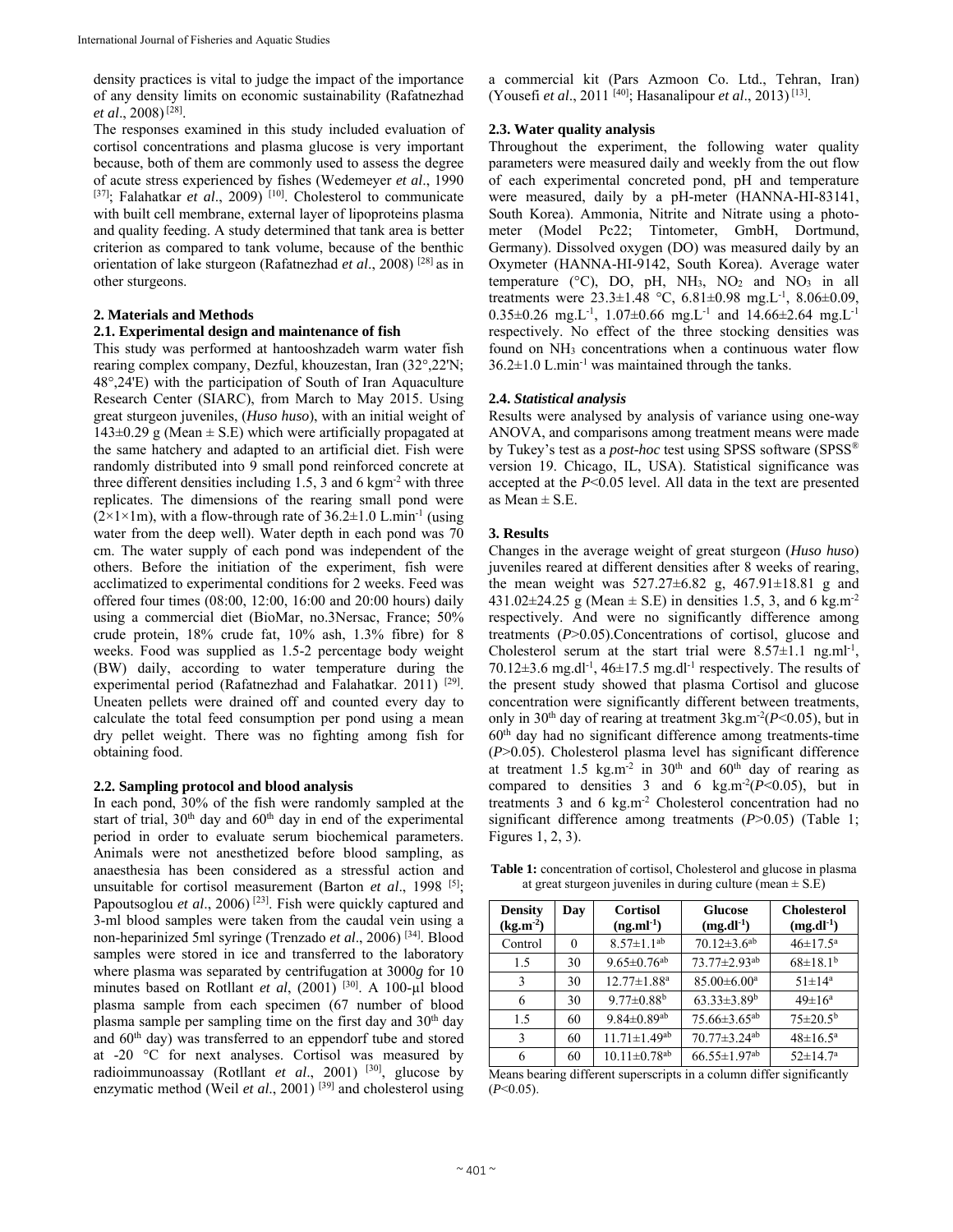

**Fig 1:** Changes of cortisol concentration (mean  $\pm$  SE) of the blood plasma in great sturgeon juveniles



**Fig 2:** Changes of glucose concentration (mean  $\pm$  SE) of the blood plasma in great sturgeon juveniles



**Fig 3:** Changes of Cholesterol concentration (mean ± SE) of the blood plasma in great sturgeon juveniles

## **4. Discussion**

During the present experiment, fish showed stocking density had no dramatically effect on plasma glucose, cortisol concentration and cholesterol level in great sturgeon (*Huso huso*) juveniles. Rafatnezhad, Falahatkar and Tolouei (2008) [28] have found that stocking density does not affect at plasma glucose and cortisol in great sturgeon juveniles (*Huso huso*) at densities (1-8kg.m<sup>-2</sup>). Ruane, Carballo and Komen (2002)  $[32]$ have found that density does not affect at plasma glucose in common carp (*Cyprinus carpio*). Increased blood glucose is a characteristic response of fish subjected to an acute or chronic stressor.

In many studies, fishes reared at high densities had no significant difference in plasma cortisol level compared with those reared at lower densities (Kebus *et al.*, 1992<sup>[14]</sup>; Rotllant and Tort, 1997 [31]; Procarione *et al*., 1999 [27]; Martins da Rocha *et al*., 2004 [17]; Falahatkar *et al*., 2008) [10]. A previous exposure to a chronic stressor, such as low water quality or high stocking density, however, can alter the cortisol response to a subsequent acute disturbance (Pickering and Pottinger, 1989 [25]; Ruane *et al*., 2002 [32]; Barton *et al*., 2005) [6].

Bayunova *et al.* (2002)<sup>[7]</sup> have revealed that high loading density of stellate sturgeon (*Acipenser stellatus Pallas*) during holding in the transport tank showed increased cortisol and glucose concentrations. Similarly, Montero *et al*. (1999) [21] have found that high stocking density in gilthead seabream juveniles (*Sparus aurata*) resulted in plasma cortisol concentrations four-fold higher than those in fish held under LD ambient conditions. But in present study, Cortisol and glucose concentrations showed significantly difference only between treatments 3 and 6 kg.m<sup>-2</sup> on 30<sup>th</sup> day of rearing, but on 60th day of rearing cortisol and glucose concentrations had no significant difference among treatments, and This comparison showed stressor factors in our experiment is the least rate.

Generally, but with some exceptions (Belanger *et al.*, 2001<sup>[8]</sup>; Bayunova *et al*., 2002 [7]; Lankford *et al*., 2005) [16], the corticosteroid response of chondrostean fishes to stress is relatively low in magnitude in comparison with those of teleosts (Barton *et al*., 1998 [5], 2000 [4]; Barton, 2002 [3]; Webb *et al*., 2007) [36], and this is further substantiated by these experiments. For example, Falahatkar *et al*., 2007 [10] have reported a small elevation in serum cortisol but significant from 10.8 to 14.6 ng.ml<sup>−</sup><sup>1</sup> when juvenile (*Huso huso*) were subjected to handling and confinement. In contrast, teleosts respond to a single acute stressor with cortisol elevations that can exceed 200 ng.ml<sup>-1</sup> (Barton, 2002)<sup>[3]</sup> and to multiple and chronic stressors with cortisol responses much higher (Maule *et al*., 1988 [18]; Mazik *et al*., 1991 [20]; Noga *et al*., 1994) [22]. The reasons for low corticosteroid responses of some sturgeon species to stress compared with teleosts may result from a variety of factors. These include differences in neuroendocrine events that occur in the brain between sensory perception of the stressor and activation of the HPI axis, anatomical differences in interrenal tissue (adrenal homologue) and differences in interrenal sensitivity and physiological response capacity (Barton *et al*., 2000) [4].

In other investigation, Falahatkar *et al*., (2009) [10] in juvenile great sturgeon (*Huso huso*) to find out, concentration of plasma cortisol and glucose in high (HD) and low (LD) densities at 9 hour after handling, had no significant different among treatment and it was similar with present study.

Our results for cholesterol were similar of those of Asadi *et al*.  $(2009)$ <sup>[1]</sup> and Gessner *et al.*  $(2009)$ <sup>[11]</sup>. In the present study, mean values of cortisol, glucose and cholesterol in specimens that experienced moderate and high densities were comparable to those of other studies reared in low density or were well adapted to rearing condition, i.e. for cortisol and glucose (Barton, 2002 [3]; Rafatnezhad *et al*., 2008) [28], and for cholesterol (Shahsavani *et al*., 2010) [33], showing that animals were not stressed. Concentration cholesterol at investigation Hasanalipour *et al*. (2013) [12] in Siberian sturgeon (*Acipenser baerii*) was nearly two-fold as compared to present study. Therefore, a high concentration of blood cholesterol may suggest the dietary lipid imbalance and to be different fish species (Wedemeyer *et al.*, 1990) <sup>[37]</sup>. At the end of the experiment, results showed unlike many other fish, great sturgeon (*Huso huso*) exhibited lower stress responses to high stocking density. This indicates the hardy nature of this species and its tolerability to rearing conditions in the high stocking densities in Torrid Zone.

## **5. Acknowledgments**

Thankfully from the South of Iran Aquaculture Research Center (SIARC), Ahwaz, Khouzestan, Iran for collaborate in this scientific research.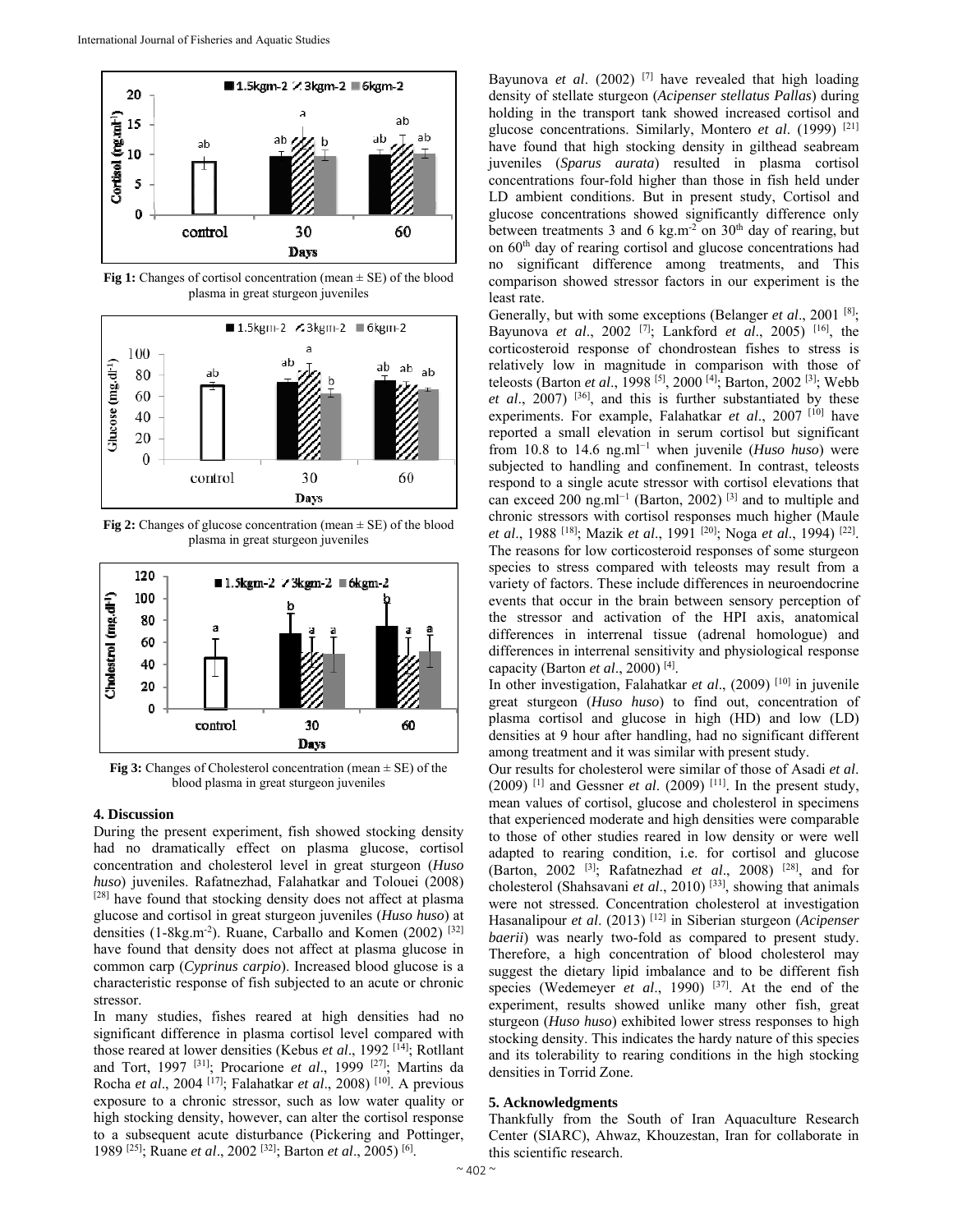# **6. References**

- 1. Asadi F, Hallajian A, Asadian P, Shahriari A, Pourkabir M. Serum lipid, free fatty acid, and proteins in juvenile sturgeons: Acipenser persicus and Acipenser stellatus. Comparative Clinical Pathology. 2009; 18:287-289.
- 2. Barton BA, Iwama GK. Physiological changes in fish from aquaculture with emphasis on the response and effects of corticosteroids. Annual Review of Fish Diseases. 1991; 1:3-26.
- 3. Barton BA. Stress in fishes: a diversity of responses with particular reference to changes in circulating corticostreroids. Integrative and Comparative Biology 2002; 42:517-525.
- 4. Barton BA, Bollig H, Hauskins BL, Jansen CR. Juvenile pallid (*Scaphirhychus albus*) and hybrid [pallid×shovelnose] (*S. albus*×platorynchus) sturgeons exhibit low physiological responses to acute handling and severe confinement. Comparative Biochemistry and Physiology. 2000; A126:120-134.
- 5. Barton BA, Rahn AB, Feist G, Bollig H, Schreck CB. Physiological stress responses of the freshwater chondrostean *paddle fish* (*Polyodons pathula*) to acute physical disturbances. Comparative Biochemistry and Physiology. 1998; 120:355-362.
- 6. Barton BA, Ribas L, Acerete L, Tort L. Effects of chronic confinement on physiological responses of juvenile gilthead sea bream, (*Sparus aurata* L). To acute handling. Aquaculture Research. 2005; 36:172-179.
- 7. Bayunova L, Barannikova I, Semenkova T. Sturgeon stress reactions in aquaculture. Journal of Applied Ichthyology. 2002; 18:397-404.
- 8. Belanger JM, Son JH, Laugero KD, Moberg GP, Doroshov SI *et al*. Effects of short-term management stress and ACTH injections on plasma cortisol levels in cultured white sturgeon (*Acipenser transmontanus*). Aquaculture, 2001; 203:165-176.
- 9. Birstein VJ, Bemis WE, Waldman JR. The threat-ened status of acipenseri form species: A summary Environmental Biology of Fishes. 1997; 48(1-4):427-435.
- 10. Falahatkar B, Poursaeid S, Shakoorian M, Barton, B. Responses to handling and confinement stressors in juvenile great sturgeon (*Huso huso*). Journal of Fish Biology. 2009; 75:784-796.
- 11. Gessner J, Horvath A, Arndt GM, Urbányi B, Anders E, Hegyi A *et al*. Intercontinental transfer of adult (*Acipenser oxyrinchus*) impact assessment of aviation transport conditions on blood parameters. Journal of Applied Ichthyology. 2009; 25:365-371.
- 12. Hasanalipour A, Eagderi S, Poorbagher H, Bahmani M. Effects of Stocking Density on Blood Cortisol, Glucose and Cholesterol Levels of Immature Siberian Sturgeon (*Acipenser baerii* Brandt, 1869) Turkish Journal of Fisheries and Aquatic Sciences. 2013; 13:27-32.
- 13. Iwama GK, Afonso L OB, Vijayan MM. Stress in fishes. In The Physiology of Fishes, 3rd edn (Evans, D. H. and Claiborne, J.B., Eds), Boca Raton, FL: CRC Press, 2006, 319-342.
- 14. Kebus MJ, Collins MT, Brownfield MS, Amundson CH, Kayes TB, Malison JA. Effects of rearing density on the stress response and growth of rainbow trout. Journal of Aquatic Animal Health. 1992; 4:1-6.
- 15. Lankford SE, Adams TE, Cech JJ. Jr. Time of day and water temperature modify the physiological stress response in green sturgeon, *Acipenser medirostris*.

Comparative Biochemistry and Physiology. 2003; A135:291-302.

- 16. Lankford SE, Adams TE, Miller RA, Cech JJ Jr. The cost of chronic stress: impacts of a non-habituating stress response on metabolic variables and swimming performance in sturgeon. Physiological and Biochemical Zoology. 2005; 78:599-609.
- 17. Martins da Rocha R, Garcia Carvalho E, Criscuolo Urbinati E. Physiological responses associated with capture and crowding stress in matrinx a Bryconcephalus. Aquaculture Research. 2004; 35:245-249.
- 18. Maule AG, Schreck CB, Bradford CS, Barton BA. Physiological effects of collecting and transporting emigrating Chinook salmon past dams on the Columbia River. Transactions of the American Fisheries Society. 1988; 117:245-261.
- 19. Mazeaud MM, Mazeaud F, Donaldson EM. Primary and secondary effects of stress in fish: some new data with a general review. Transactions of the American Fisheries Society. 1977; 106:201-212.
- 20. Mazik PM, Simco BM, Parker NC. Influence of water hardness and salts on survival and physiological characteristics of striped bass during and after transport. Transactions of the American Fisheries Society. 1991; 120:121-126.
- 21. Montero D, Izquierdo MS, Tort L, Robaina L, Vergara JM. High stocking density produces crowding stress altering some physiological and biochemical parameters in *gilthead seabream*, (*Sparus aurata*) juveniles. Fish Physiology and Biochemistry. 1999; 20:53-60.
- 22. Noga E, Kerby J, King W, Aucoin D, Giesbrecht F. Quantitative comparison of the stress response of striped bass (Morone saxatilis) and hybrid striped bass (Morone saxatilis x Morone chrysops and Morone saxatilis x Morone americana). Am J Vet Res. 1994; 55:405-409.
- 23. Papoutsoglou SE, Karakatsouli N, Pizzonia G, Dalla C, Polissidis A, Papadopoulou-Daifoti Z. Effects of rearing density on growth, brain neurotransmitters and liver fatty acid composition of juvenile *White Seabream* Diplodus sargus L. Aquaculture Research. 2006; 37:87-95.
- 24. Pourkazemi M. The comprehensive study on population genetic structure of sturgeon from the Caspian Sea. Final research report. Iranian Fishery Research Organization, International Sturgeon Research Institute, 2008, 280.
- 25. Pickering AD, Pottinger TG. Stress responses and disease resistance in salmonid fish: effects of chronic elevation of plasma cortisol. Fish Physiology and Biochemistry. 1989; 7:253-258.
- 26. Pickering AD, Pottinger TG. Poor water quality suppresses the cortisol response of salmonidae fish to handling and confinement. Journal of Fish Biology. 1987; 30:363-374.
- 27. Procarione LS, Barry TP, Malison JA. Effect of high rearing density and loading rates on the growth and stress response of juvenile rainbow trout. North American Journal of Aquaculture. 1999; 61:91-96.
- 28. Rafatnezhad S, Falahatkar B, Tolouei MH. Effects of stocking density on hematological, growth indices and fin erosion of great sturgeon (*Huso huso*) juveniles. Aquaculture Research. 2008; 39:1506-1513.
- 29. Rafatnezhad S, Falahatkar B. Nitrogenous compounds and oxygen concentration as the key density dependent factors to optimize growth of beluga, (*Huso huso*) (*actinopterygii: acipenseriformes: acipenseridae*), in